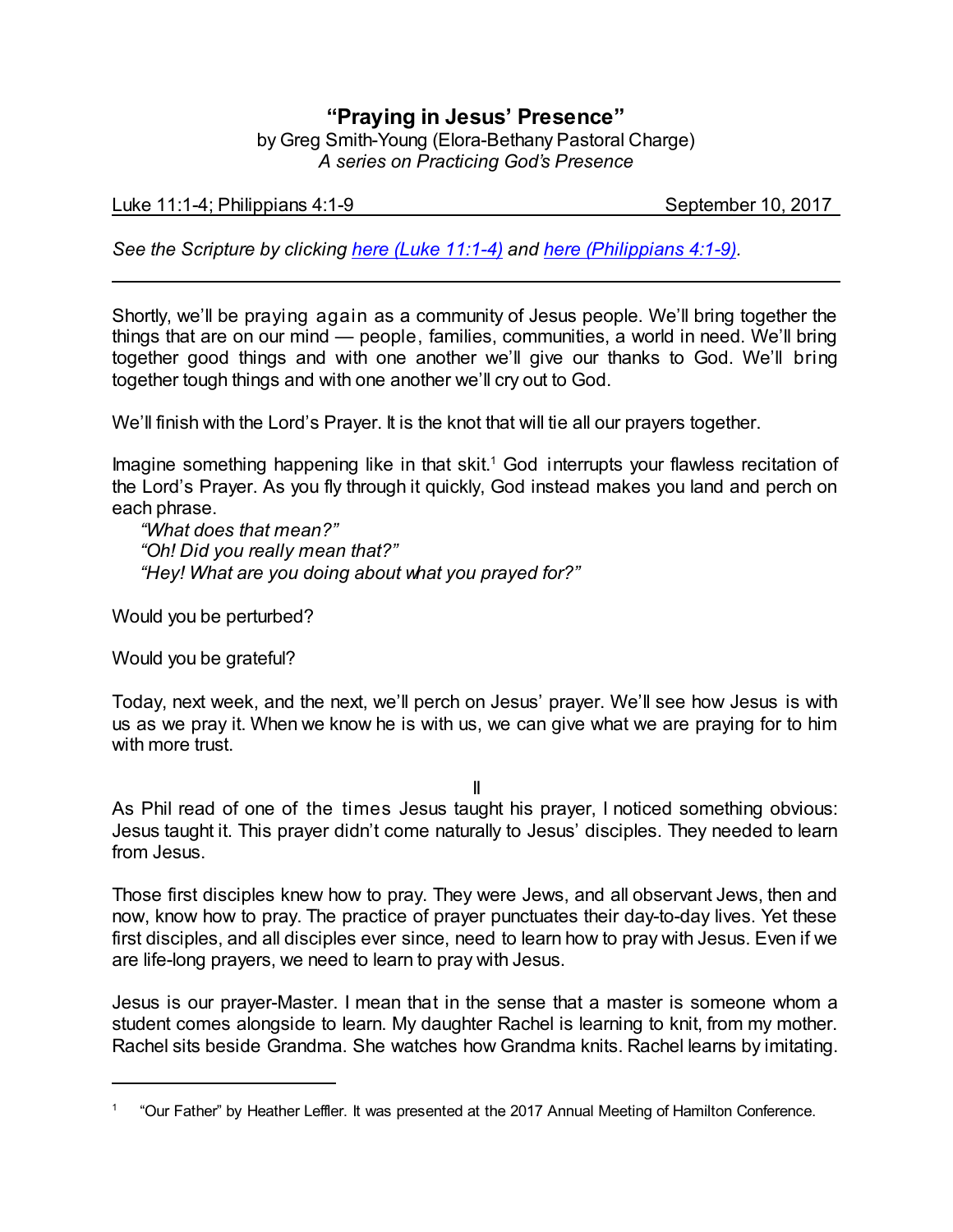Then Rachel tries. Sometimes Grandma will put her hands over Rachel's to guide the needles. Grandma will look at what Rachel has done, compliment it, critique it, and encourage her to keep trying. Grandma is the master, Rachel her apprentice.

Why did Rachel start learning from Grandma? She saw Grandma knitting. And she said to herself, "I want to learn that!"

Jesus' first disciples — experienced pray-ers! — saw Jesus praying. They watched him. They realized something was different about his praying. They said, "Teach us!"

Who taught you the Lord's Prayer? Was it a parent? Grandparent? Sunday school teacher? School teacher? Whoever taught you, it was really Jesus teaching you. What they were doing was passing on what Jesus taught. When you learned to pray Jesus' prayer, and when you pray it now, it is Jesus teaching you to pray. When we pray together here, he is coming alongside us, his apprentices. He is teaching us prayer with his prayer, our Master's prayer.

III

What is our Master teaching us to pray for?

His kingdom. The kingdom of God.

The prayer asks for other things too: food, forgiveness, freedom from temptation. (We're using Luke's account. Matthew's Gospel tells of another time Jesus taught it, and then he filled it in more. Still, the outlines are the same.) All of these still come under the umbrella of God's kingdom.

"Thy kingdom come!" we pray. "Bring your kingdom," we ask.

What is a kingdom? There aren't many kingdoms around of the sort that were commonplace when Jesus first taught this. Still, we can come up with a basic definition.<sup>2</sup>

A kingdom is

- a people
- in a place
- under the rule
- of a king.

<sup>&</sup>lt;sup>2</sup> See Scot McKnight, Kingdom Conspiracy: Returning to the radical Mission of the Local Church (Grand Rapids: Brazos, 2014).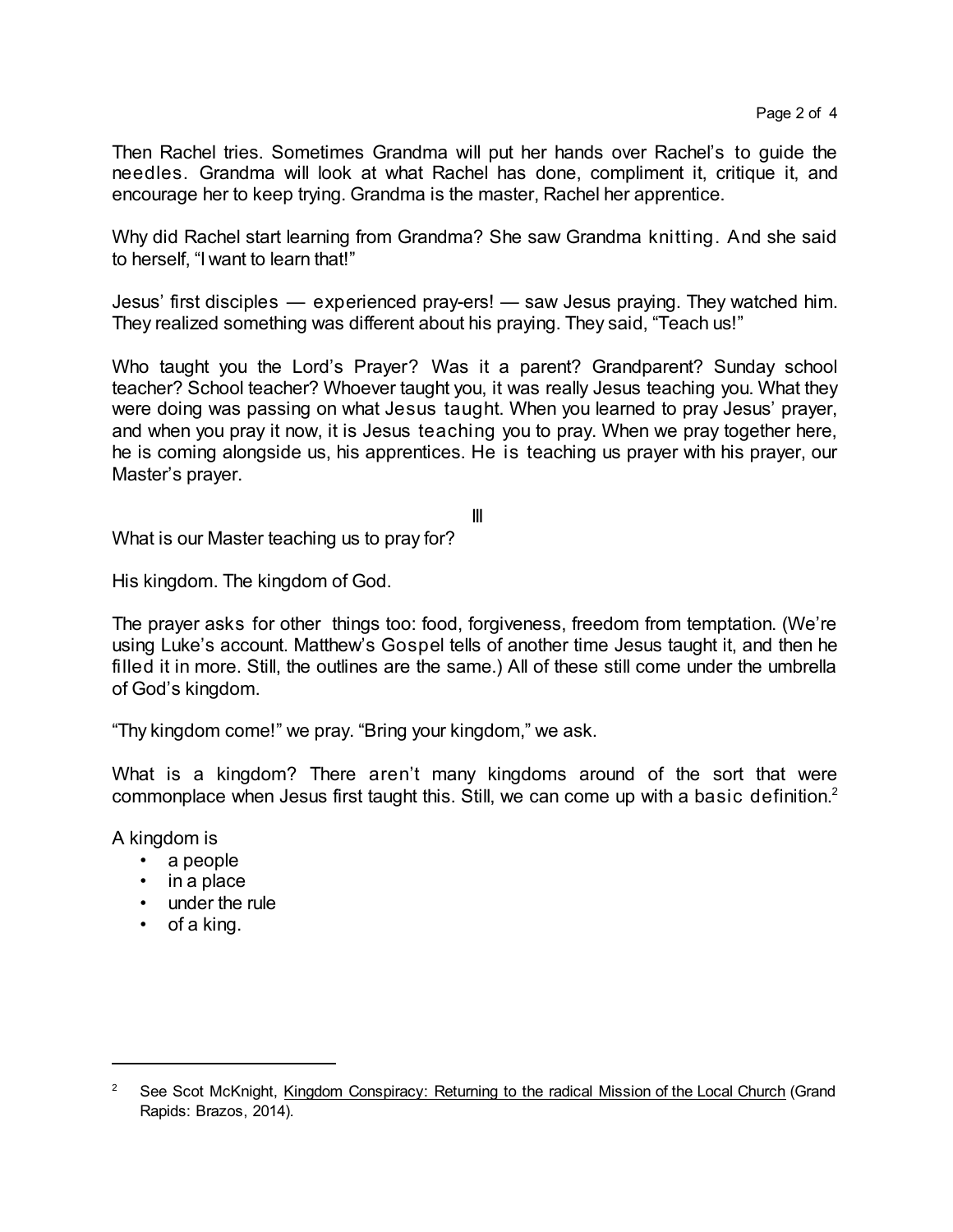So God's kingdom is

- a people: the people whom God the Spirit has gathered;
- in a place: wherever we gather as the church, and where we live as the church into our many neighbourhoods;
- under the rule: the rule of the One who serves with love
- of a king: God, through God the Son, King Jesus.

That's what we are praying for, when we pray the Lords Prayer. That God

- will establish through Jesus,
- God's rule of self-giving love,
- over us together whom God the Spirit has gathered,
- and in those many neighbourhoods where Jesus our Master sends us.

That is what Jesus teaches us to pray for.

We pray for it, yet Jesus is already doing it. That's what Jesus' is all about.

Before anyone even knew our Master's Prayer, Jesus was doing it. When he first burst onto the scene, he was announcing: *"Get ready! Turn yourselves around! The Kingdom is here!"* 3

With Jesus' arrival, the Kingdom came. Wherever Jesus was present, the Kingdom was coming. Everywhere Jesus is present now, his Kingdom is coming.

Praying Jesus' Kingdom prayer, and letting it shape us, brings us into Jesus' presence. When we are together, learning the Prayer, we are praying into Jesus' presence.

IV

Want to know why Grandma could not teach me to knit?

I was stubborn.

I said I wanted to learn. She tried. But I would not let her tell me how to do it. I resisted her teaching. I'd try it my way, and it wouldn't work out right, and I'd get frustrated. "Stupid knitting!"

I would not submit my knitting to her.

<sup>&</sup>lt;sup>3</sup> Matthew 4:17 (also in Mark 1:15)